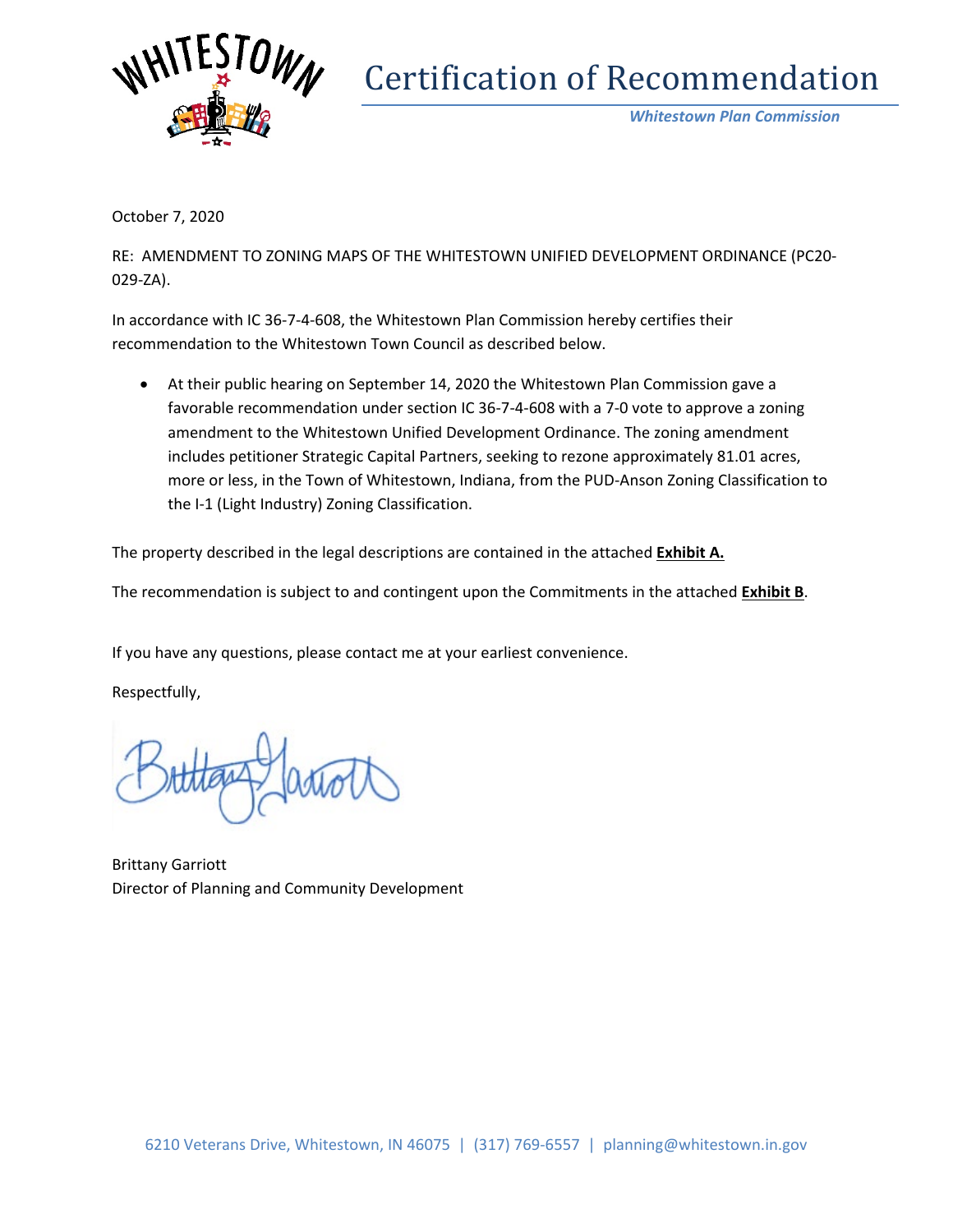# **Exhibit A**

## **Legal Description**

65 Commerce Park- Phase 3 North

The Southwest Quarter of the Southeast Quarter of Section 25, Township 18 North, Range 1 East, Boone County, Indiana, being described as follows:

Beginning at the Southwest corner of said Quarter Quarter Section; thence North 01 degrees 04 minutes 04 seconds West along the West line thereof a distance of 1326.16 feet; thence North 88 degrees 59 minutes 15 seconds East along the North line thereof a distance of 1336.63 feet; thence South 01 degrees 15 minutes 37 seconds East along the East line thereof a distance of 1322.76 feet; thence South 88 degrees 50 minutes 31 seconds West along the South line thereof a distance of 1341.08 feet to the Point of Beginning, containing 40.71 Acres, more or less.

65 Commerce Park- Phase 3 South

The Northwest Quarter of the Northeast Quarter of Section 36, Township 18 North, Range 1 East, Boone County, Indiana, being described as follows:

Beginning at the Northwest corner of said Quarter Quarter Section; thence North 88 degrees 50 minutes 31 seconds East along the North line thereof a distance of 1341.08 feet; thence South 00 degrees 50 minutes 49 seconds East along the East line thereof a distance of 1305.12 feet; thence South 88 degrees 31 minutes 02 seconds West along the South line thereof a distance of 1341.44 feet; thence North 00 degrees 50 minutes 02 seconds West along the West line thereof a distance of 1312.72 feet to the Point of Beginning, containing 40.30 Acres, more or less.